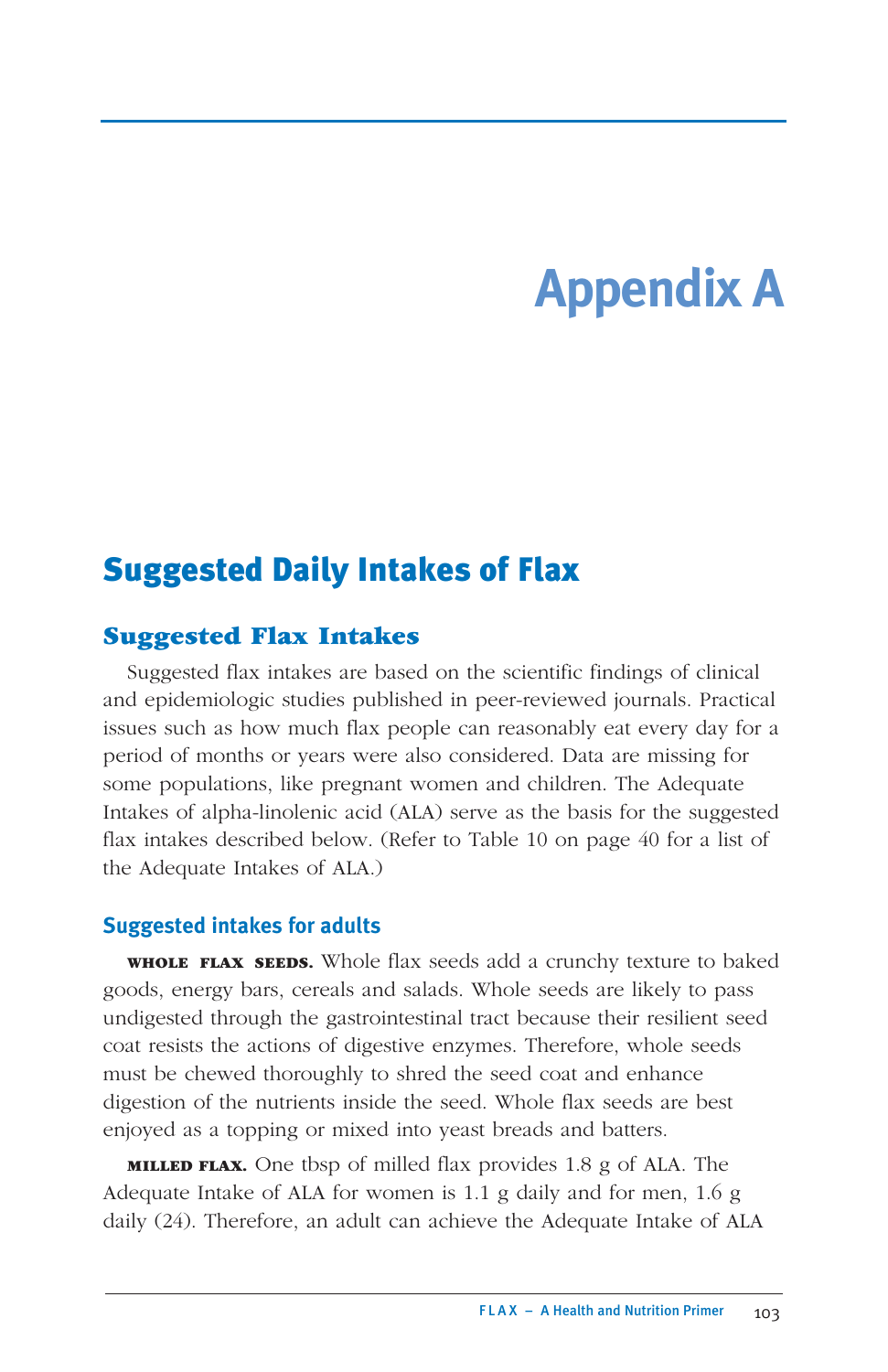by eating about 1 tbsp of milled flax daily. A daily intake of 1 tbsp of milled flax is practical and in keeping with the amounts used in some clinical studies (181,186,205,206,345,357). When eaten regularly, a daily intake of about 1-2 tbsp milled flax is likely to achieve the health benefits reported in clinical studies and also provide the Adequate Intake of ALA.

**FLAX OIL.** One tbsp of flax oil provides 8 g ALA. As little as 1/2 tsp of flax oil daily provides 1.3 g ALA, an amount that is more than sufficient to meet the Adequate Intake of ALA for adults (24). This intake level is consistent with that used in several clinical studies, where volunteers consumed 1-2 tsp of flax oil daily for 4-12 weeks (78,217,218,257).

#### **Suggested intakes for children and pregnant and lactating women**

Children can consume about 1/4 tsp of flax oil daily, while pregnant and lactating women can consume about 1/2 tsp of flax oil daily to achieve the Adequate Intake of ALA. They can occasionally eat muffins, cookies and other foods containing milled flax but are advised to refrain from eating milled flax every day until more is known about the effects of lignans in these population groups. It is worth noting that many foods besides flax contain lignans–asparagus, chives, blackberries, cranberries, black and green tea, coffee, whole grain breads, and beans, to name only a few. The fact that lignans are fairly widespread in the food supply supports the old adage to pursue moderation and eat a variety of foods every day.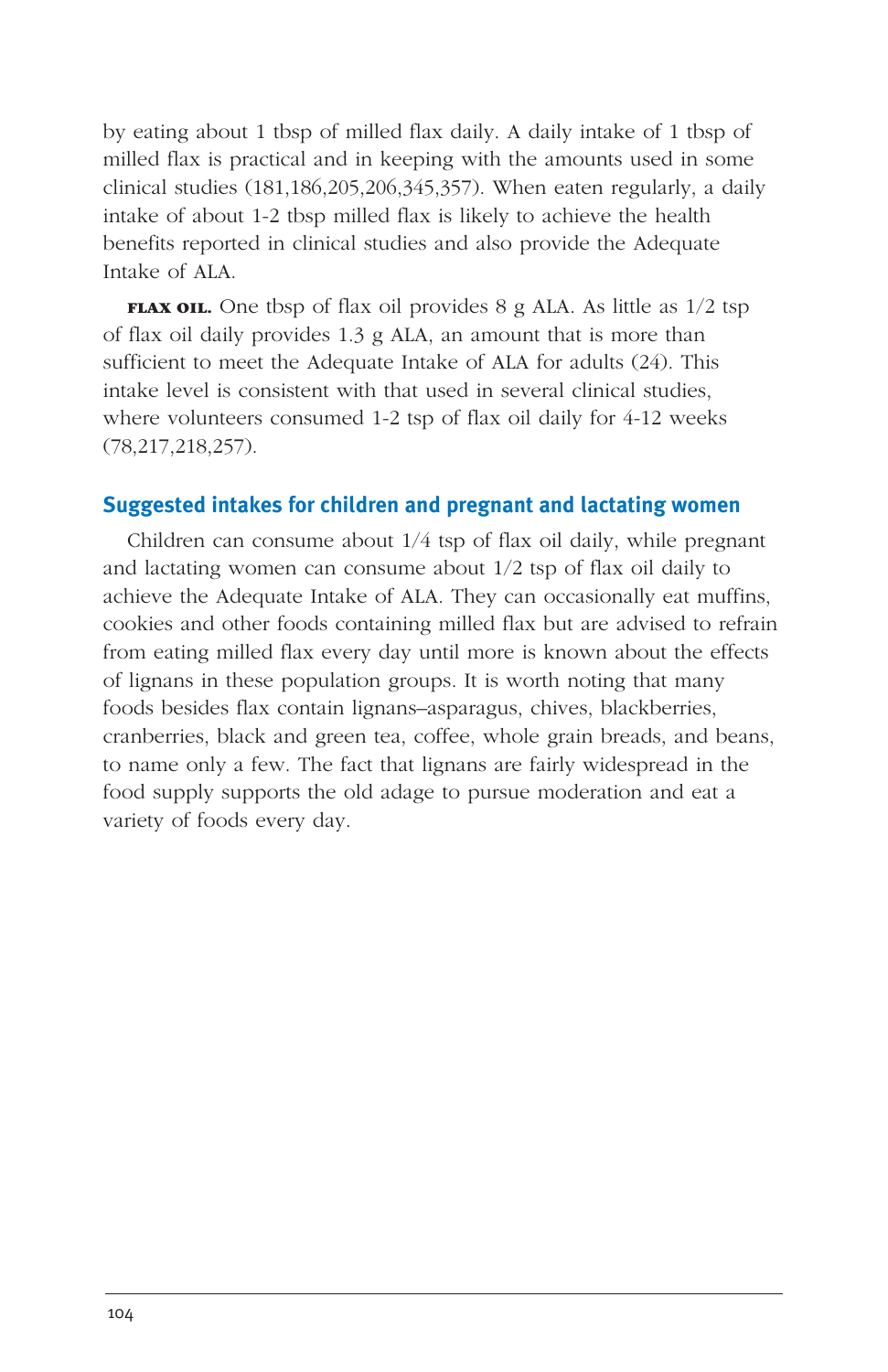# **Appendix B**

## Storing and Cooking Flax

### **Storing Flax**

Flax has been described as a "remarkably stable product" (462). Freshness can be maintained by storing flax away from air and light. Placing whole flax seeds and milled flax in the freezer or refrigerator prolongs freshness.

- Whole flax seeds can be stored at room temperature for up to one year. Whole flax seed is remarkably resistant to oxidation, based on a study of samples stored in glass tubes for 280 days or ~9 months  $(463)$ .
- Milled flax can be stored at room temperature for at least four months. In one study (464), there was no increase in peroxides (a measure of oxidation) in milled flax samples stored at 23°C (75°F) for 128 days (~4 months). Even after storage for 128 days under conditions similar to those found in commercial bakeries, trained panelists could not detect flavour differences between bread made with freshly milled flax and bread made with milled flax stored for 128 days (464). Two studies found good stability of milled flax when stored at room temperature for at least 280 days (~9 months) (463) and when stored under warehouse conditions at ambient temperature for up to 20 months  $(-1\ 1/2\ \text{years})\ (462)$ . In the latter study, peroxide values were very low and did not differ from fresh samples.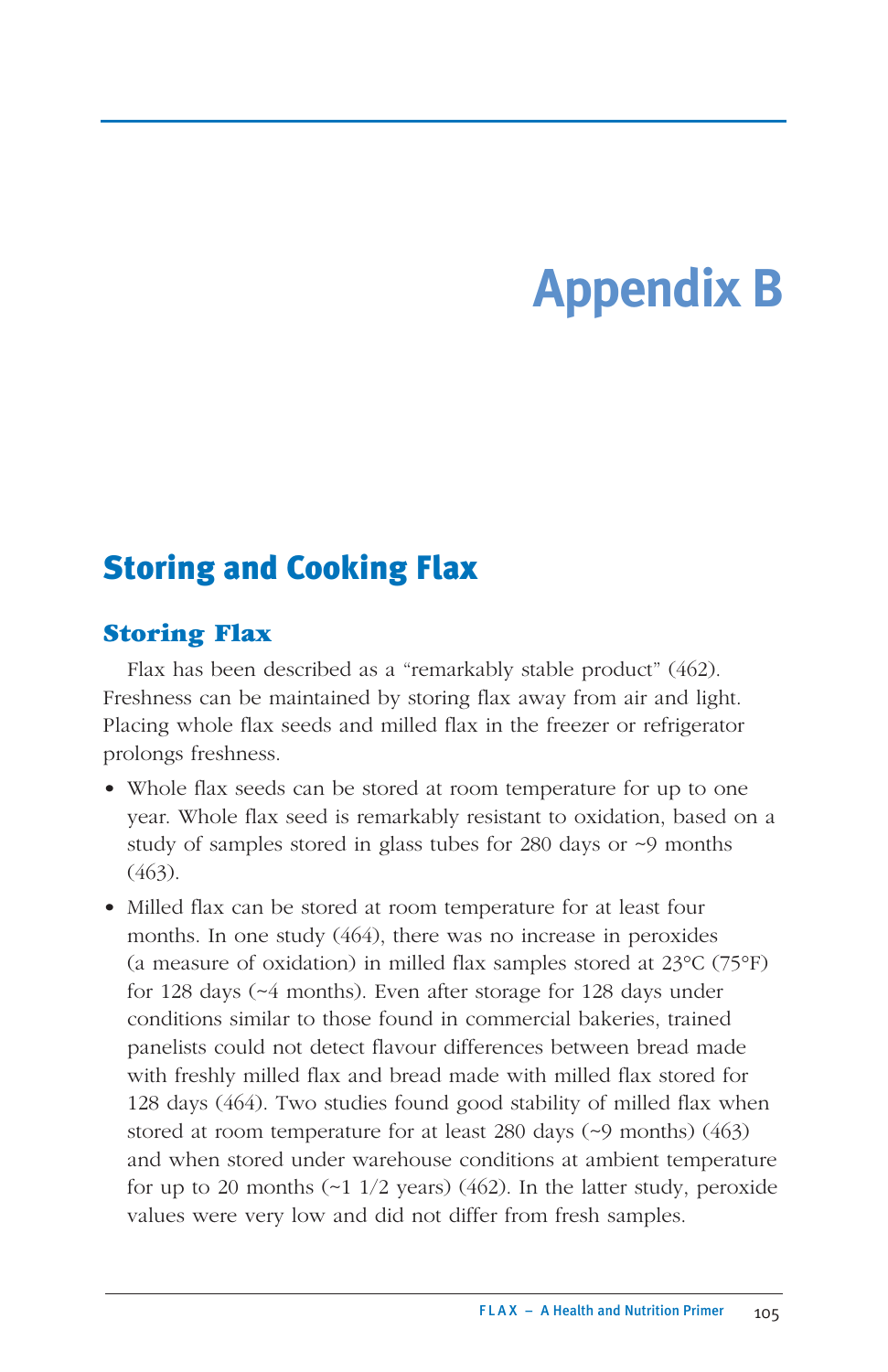• Flax oil should be stored in the refrigerator to maintain freshness. Flax oil is produced by cracking the seeds, flaking them between rollers, and pressing them in expellers fitted with water-cooled shafts. The oil is cold-pressed under conditions that limit the maximum temperature during processing to 35°C (95°F) (465). After filtering, the oil is shipped in opaque bottles that do not require refrigeration. Once the bottle has been opened, the oil must be refrigerated to maintain freshness (466). Most manufacturers recommend using flax oil within six weeks of opening the bottle.

#### **Don't Believe Everything You Hear!**

Some reports would have you believe that flax becomes rancid if not eaten within 15 or 20 minutes of grinding. This is not true. Milled flax is stable when stored at room temperature and remains fresh for several months, most likely because it is rich in lignans. Lignans are powerful antioxidants that may protect the polyunsaturated fats in flax from oxidation. In fact, the antioxidant action of secoisolariciresinol and enterodiol is greater than that of vitamin E. (Read more on this topic in Chapter 4.)

### **Cooking Flax**

Flax is widely consumed because of its nutritional components, especially alpha-linolenic acid (ALA) and lignans. Both hold up well to cooking, baking and roasting.

ALA can withstand the temperatures of baking. One study found that heating both whole and milled flax at either 100°C or 350°C (212°F or 660°F) for 1 hour had little effect on fatty acid composition or oxidation. Moreover, there was no evidence of the formation of new *trans* forms of ALA or other undesirable fatty acid byproducts after this severe heat treatment (456). In two other studies in which milled flax was added to muffin mixes, the ALA was not degraded after baking, in one case after two hours of baking at 178°C (350°F) (204,463). ALA was also stable during the processing and cooking of flax-enriched spaghetti boiled for 12 minutes (467).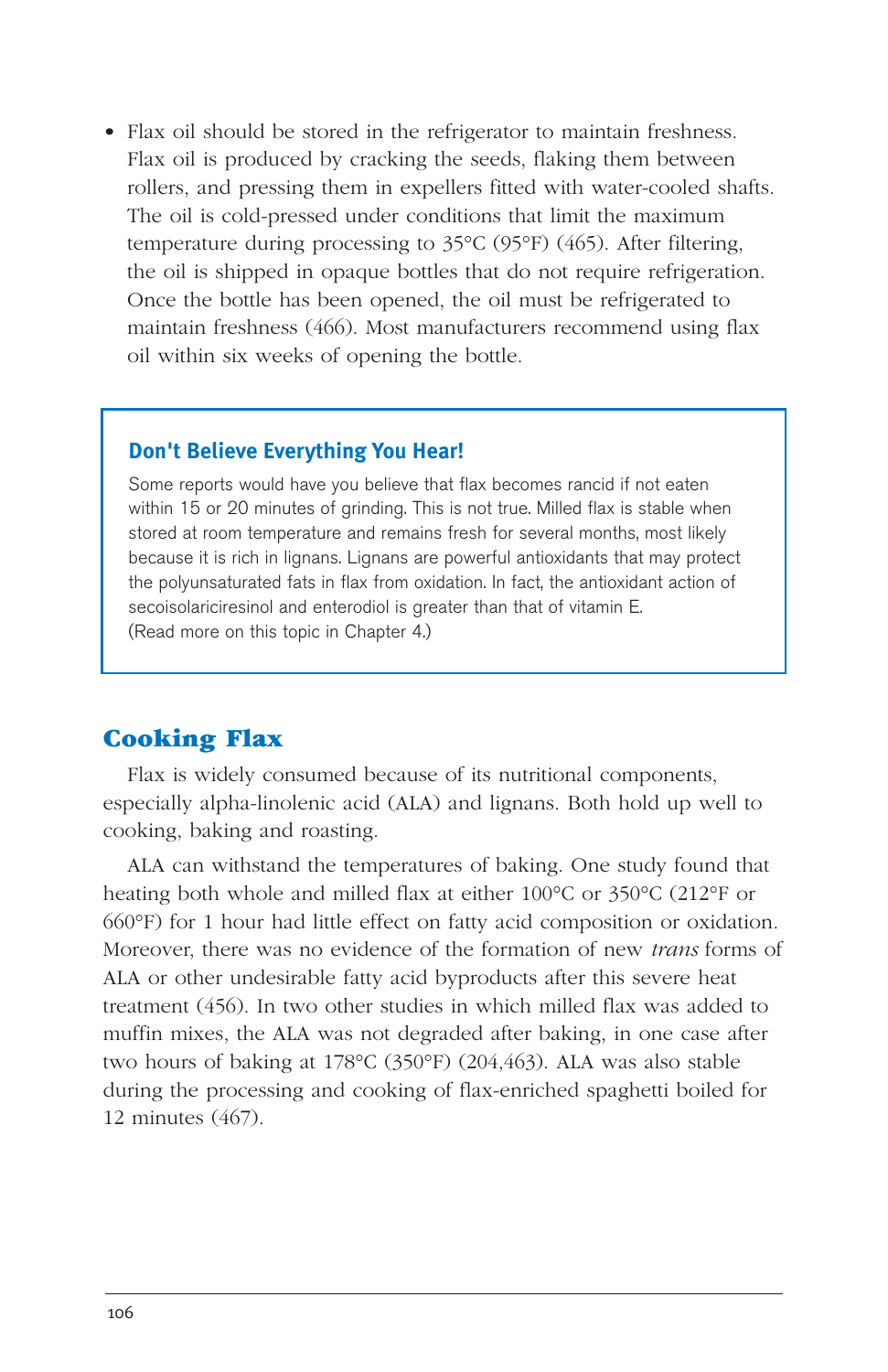The flax lignan, secoisolariciresinol diglucoside (SDG), is stable to baking (468). In a study of SDG stability, there were no differences in the SDG content of the crust and crumb of baked bread, indicating that SDG survives the higher temperature the crust is exposed to during baking (469). SDG isolated from flax is stable during the bread-making process and during subsequent storage at room temperature or in the deep-freezer (470). SDG is also stable to high-temperature pasteurization of milk and during the normal manufacturing of yogurt and ripened cheese (471).

Roasting whole flax seed at 110°C (230°F) for 1 hour and then grinding the seeds to produce milled flax had no effect on oxygen consumption. Oxygen consumption was the same in roasted milled flax and in milled raw flax (463).

#### **Need more information about flax storage and stability?**

Go on-line to www.flaxcouncil.ca and click on the Nutrition tab on the home page. Under Technical Nutrition Information, click on the fact sheet titled *Flaxseed—Storage and Baking Stability*. This referenced fact sheet is available in PDF format for easy downloading.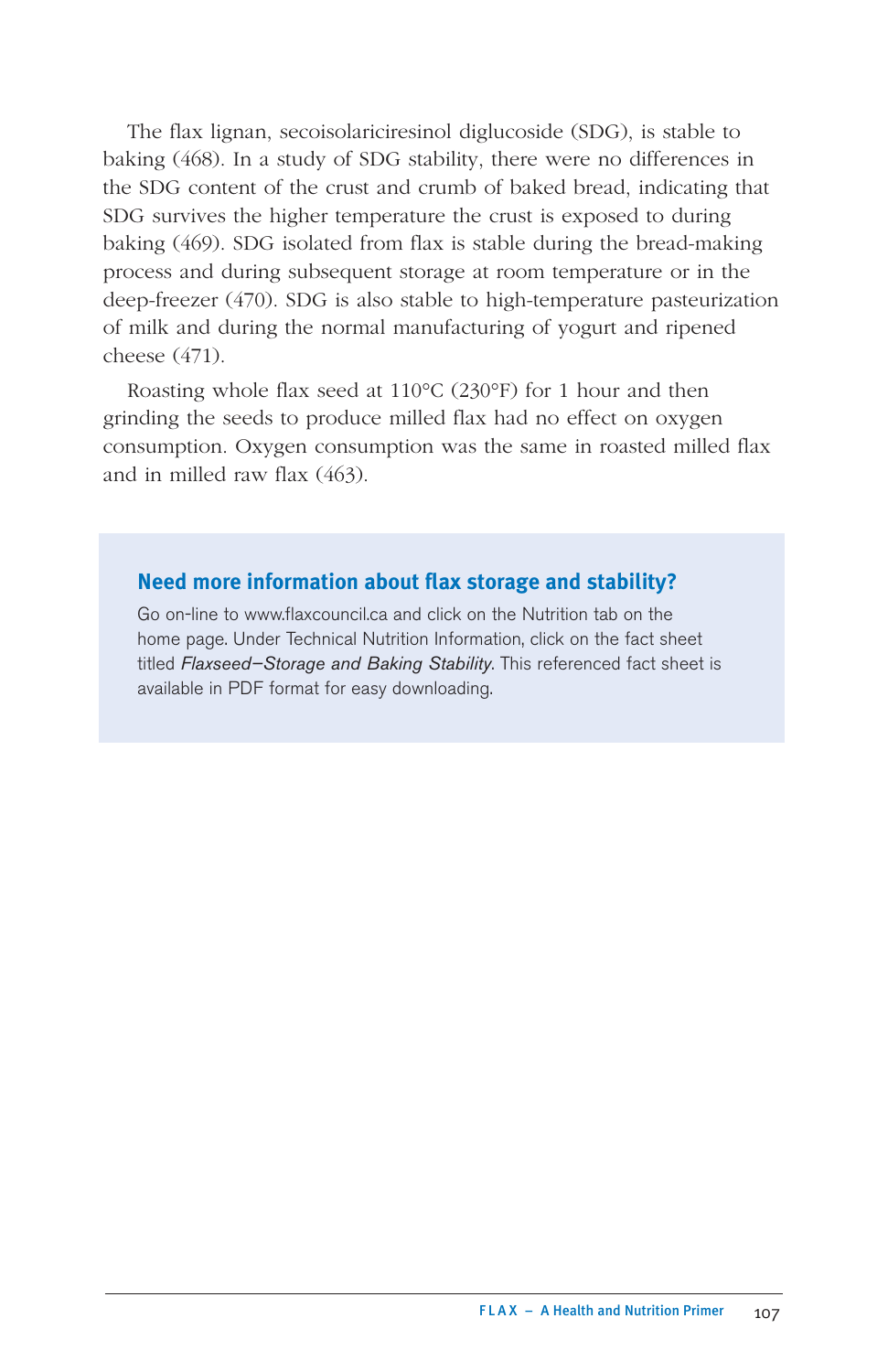# **Appendix C**

## Regulatory Status of Flax as a Human Food Ingredient in Canada and the United States

Flax is consumed worldwide, and individual countries have their own regulations governing the use of flax in their food supplies. The Canadian and U.S. governments regulate flax as a food ingredient based on its use in their respective food supplies over a period of several decades (472).

#### **Canada**

In Canada, flax is regulated as a food and not as a food additive. There is presently no regulation that limits the level of flax in foods, although the Health Protection Branch of Health Canada has specified a guideline for use of flax in foods, indicating it has no objection to the use of flax at the level of 8% or lower on a dry-weight basis in baking (or 4% in dry cereal). The Branch recognizes that flax has become increasingly popular as a source of omega-3 fatty acids and has been used in more foods at higher levels. The Branch is aware that some foods contain flax in the range of 12% and has no reports of adverse reactions. In one study (204), men consumed two muffins containing flax at much higher levels (50 g/day) for 4 weeks without apparent ill effects. Whether consumption of flax at higher levels than previously recommended would be a safety concern is not known due to a lack of conclusive scientific studies in this area (473).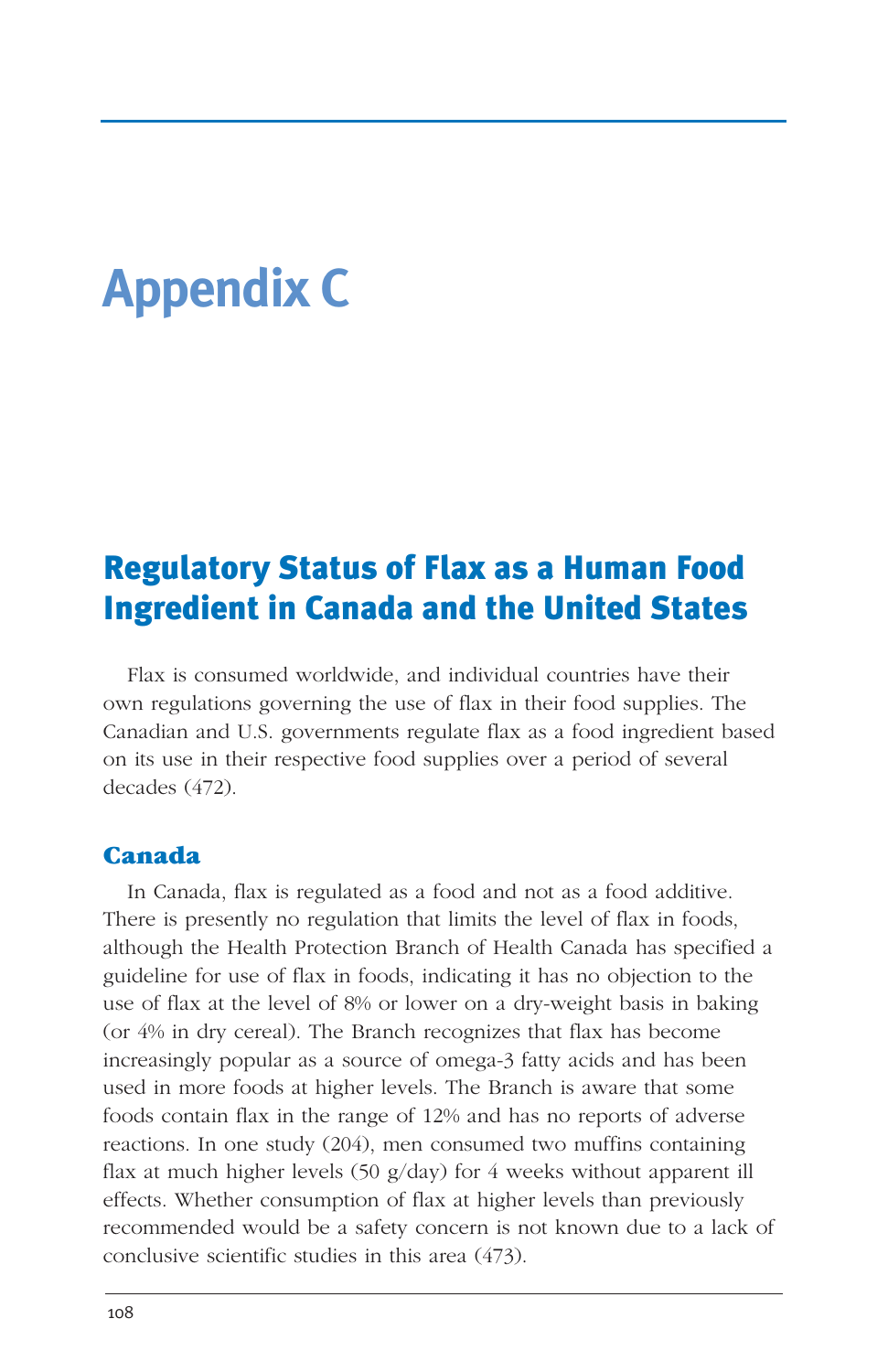### **United States**

In the United States, a substance can be legally added to foods if it is a food additive and hence approved for use, or if it is deemed to be generally recognized as safe (GRAS). A substance can be confirmed as GRAS through a formal rulemaking process or be designated GRAS status informally through its long history of safe use outside the United States. Under current regulations, no food additive petition has been submitted to the Food and Drug Administration (FDA) for flax, nor has a formal review of the GRAS status of whole or milled flax been conducted. Basically the GRAS status of flax has been declared by food manufacturers (474). FDA has indicated that it has no objection to its use in foods up to 12% flax (475). FDA has indicated that refined solin oil is GRAS under the conditions of use proposed by United Grain Growers, now operating as Saskatchewan Wheat Pool (476).

### **Labeling of Omega-3 Fatty Acids**

The labeling of foods and food products is regulated in Canada by Health Canada and the Canadian Food Inspection Agency and in the United States by the Food Safety and Inspection Service and FDA. Food labels provide information about the composition of foods and, in some cases, the health or nutrient benefits of a food or nutrient (466). In both countries, nutrition labeling is mandatory on virtually all foods, except fresh fruits and vegetables and self-serve bulk foods sold in retail stores. Thus, flax sold in bulk directly to consumers does not require a nutrient content label, while flax and flax oil added to a food product must be listed in the ingredient statement and the nutrient content declared on the food product label (474,477,478).

In Canada, food manufacturers may declare the omega-3 fatty acid content of their food products on the Nutrition Facts label. For example, the label of a food containing flax can state the amount of ALA (e.g., 0.5 g of ALA) per serving (479). The updated Nutrition Facts label became mandatory in December 2005. Small businesses have until December 12, 2007 to change over to the new food labels. This grace period allows food manufacturers to use up their old labels before switching to the new ones (480).

In the United States, FDA has allowed a nutrient content claim for omega-3 fatty acids, including ALA, on food product labels (2,3). A food product containing added flax qualifies for a "high"-type claim if the product contains 260 mg or more of ALA. A "high"-type and "good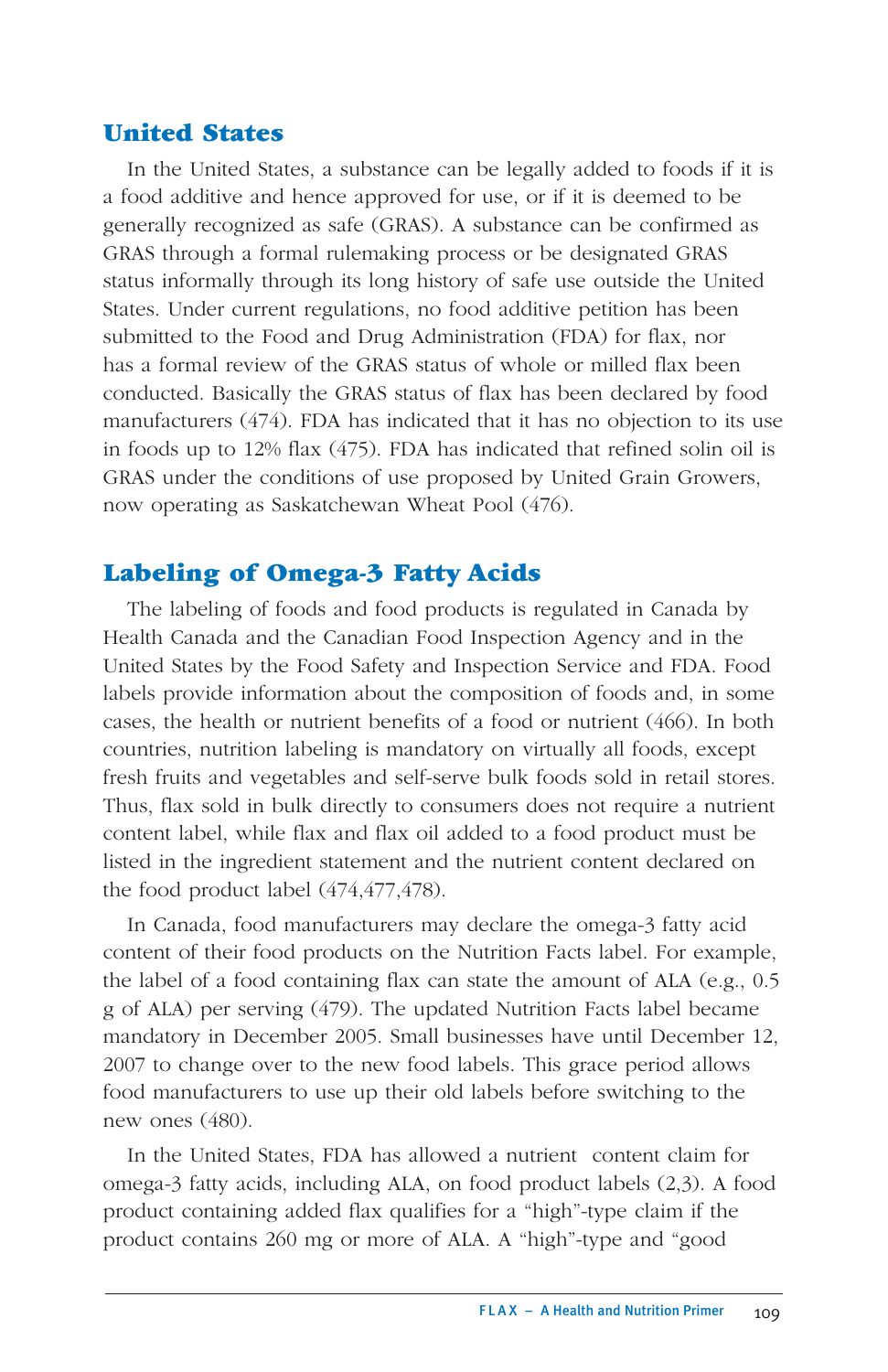source" label claim is accompanied by a statement regarding the Daily Value. For example, the label would read: Contains  $\frac{1}{2}$  % of the Daily Value for ALA per serving. The Daily Value for ALA is 1.3 g (2).

Flax oil and whole or milled flax can be labeled "organic" in keeping with regulations issued by the National Standard for Organic Agriculture in Canada (481) or by the U.S. Department of Agriculture in the United States (482). Health claims regarding omega-3 fatty acids are not permitted on food products in either country (478,483), although a qualified claim for omega-3 fatty acids [specifically, for eicosapentaenoic acid (EPA) and docosahexaenoic acid (DHA), but not ALA] in dietary supplements is allowed in the United States (484).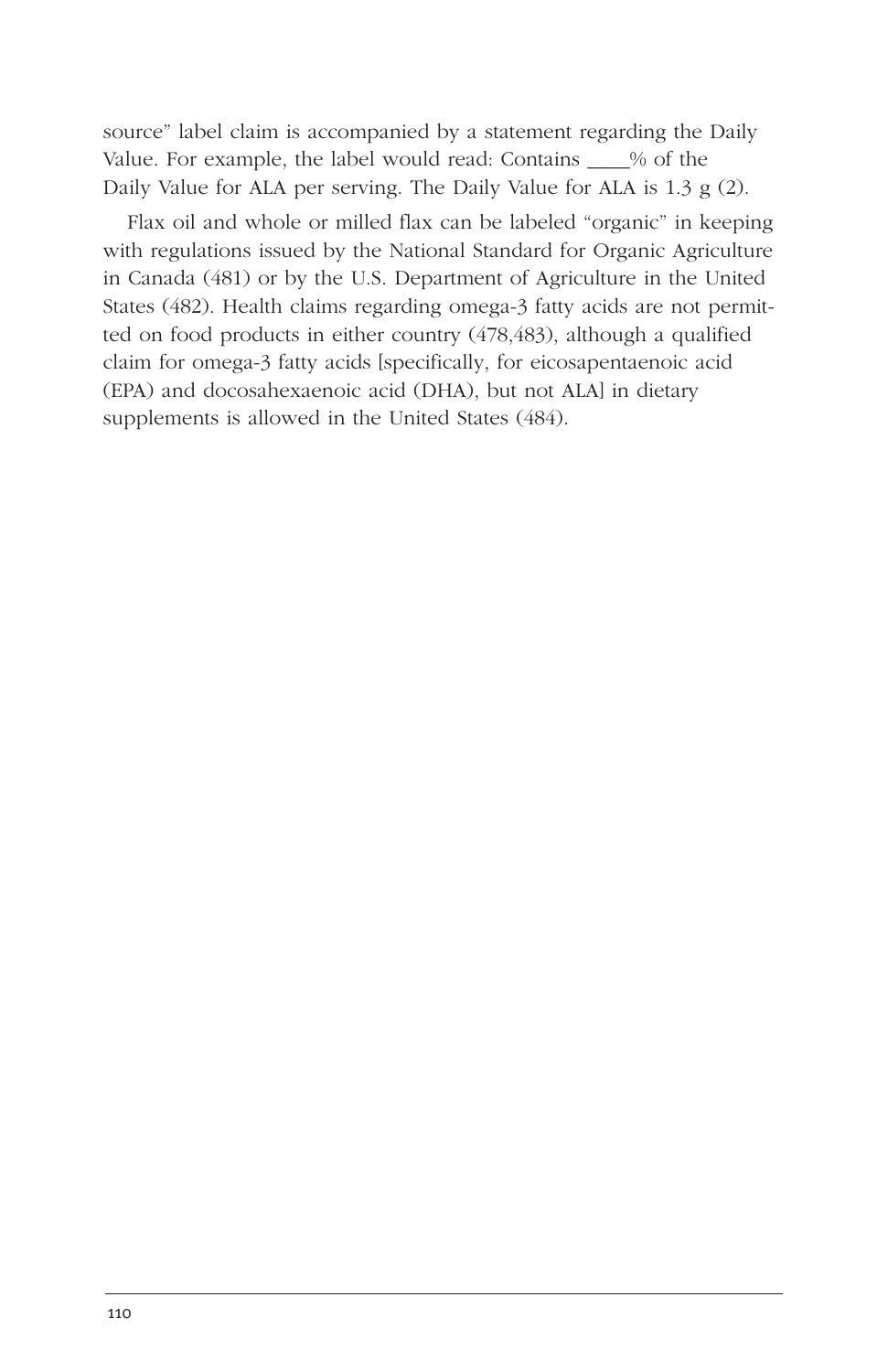# **Appendix D**

## Descriptions and Actions of Inflammatory Agents

| <b>INFLAMMATORY AGENT</b>   | <b>DESCRIPTION</b>                                                                                                                                                                                                               | <b>ACTION</b>                                                                                                                                                                                                                                                                                                                                                                                                                                                     |
|-----------------------------|----------------------------------------------------------------------------------------------------------------------------------------------------------------------------------------------------------------------------------|-------------------------------------------------------------------------------------------------------------------------------------------------------------------------------------------------------------------------------------------------------------------------------------------------------------------------------------------------------------------------------------------------------------------------------------------------------------------|
| Acute-phase plasma proteins | Proteins released by the liver<br>in response to infection,<br>trauma or inflammation.<br>Examples:<br>C-reactive protein (CRP)<br>Serum amyloid A (SAA)                                                                         | Can increase 1000-fold in<br>response to infection or<br>injury (485). CRP is an<br>independent risk factor for<br>cardiovascular disease<br>(261). Increased blood<br>levels of SAA also predict<br>the risk of cardiovascular<br>disease in humans (485).                                                                                                                                                                                                       |
| Cell adhesion molecules     | Proteins found on the<br>surface of many cell<br>membranes and in the<br>bloodstream.<br>Examples:<br>F-selectin<br>Vascular cell adhesion mole-<br>cule type 1 (VCAM-1)<br>Intercellular adhesion mole-<br>cule type 1 (ICAM-1) | Respond to signals received<br>from cytokines; they promote<br>the sticking of white blood<br>cells (leukocytes) to the<br>inner lining of the blood<br>vessels (the endothelium).<br>Their blood levels may help<br>predict risk of heart attack<br>and stroke (247). ICAM-1 is<br>considered a marker of a<br>more general inflammatory<br>process, whereas VCAM-1<br>seems to be an indicator of<br>plaque activity in patients<br>with atherosclerosis (486). |